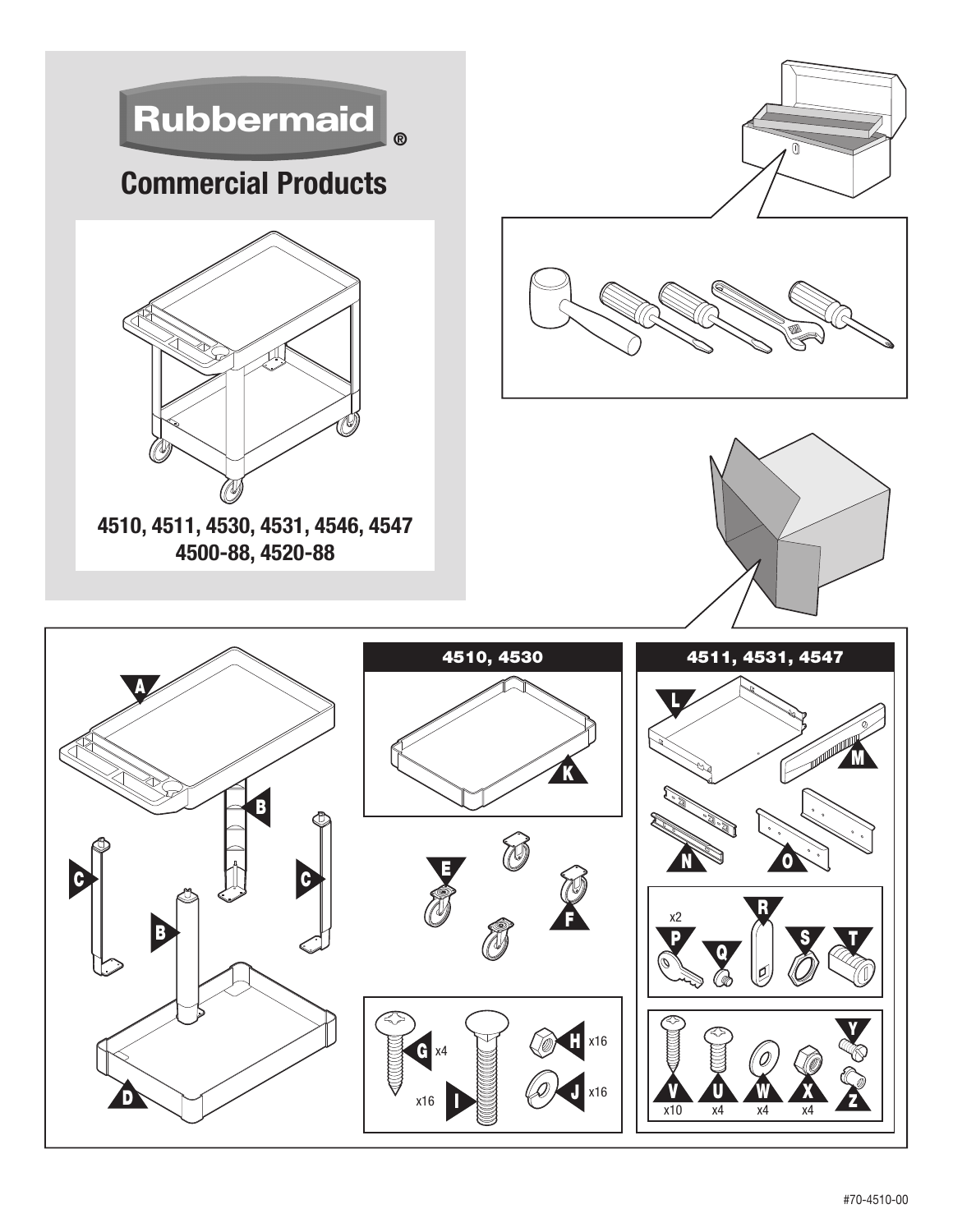





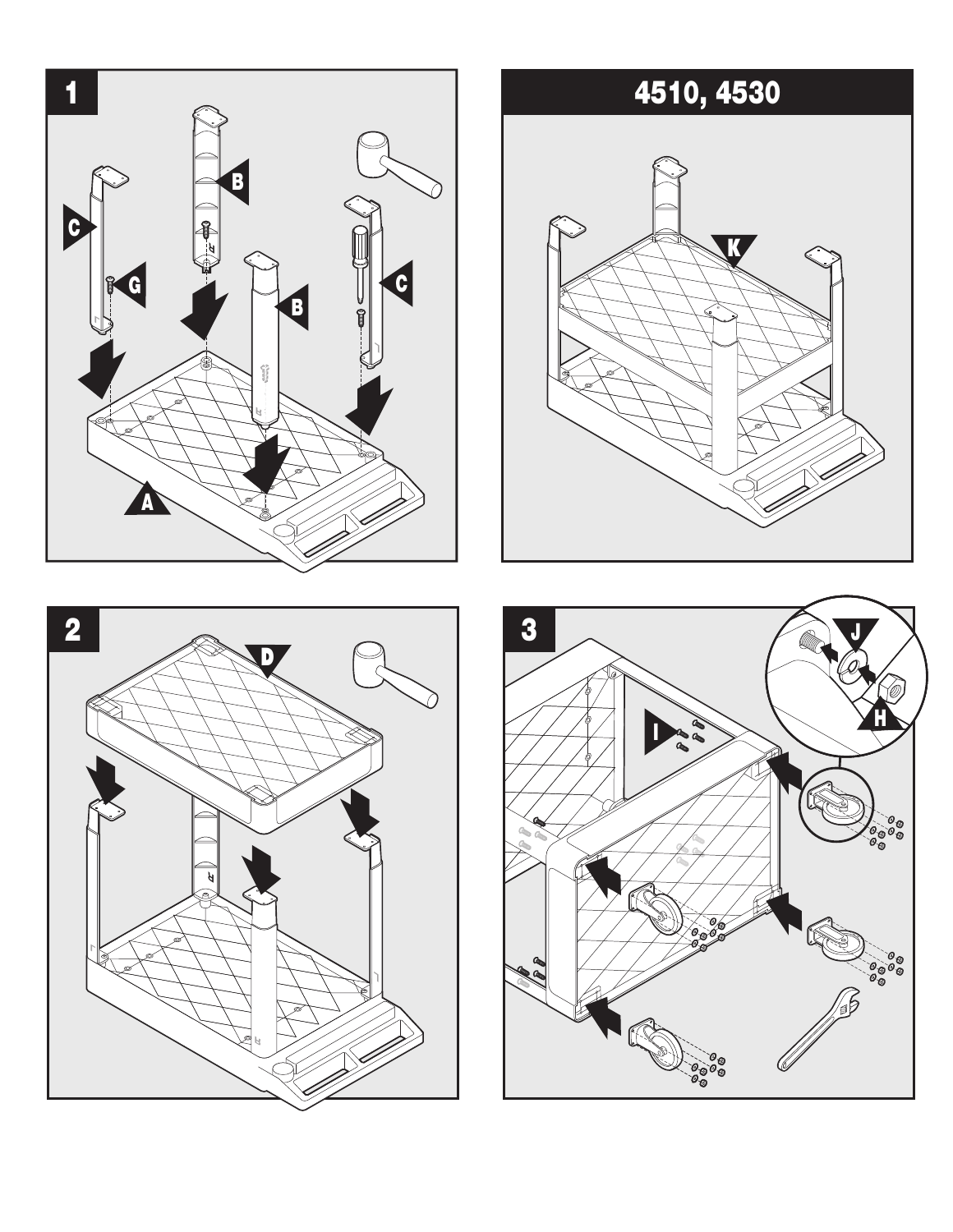## 4511, 4531, 4547